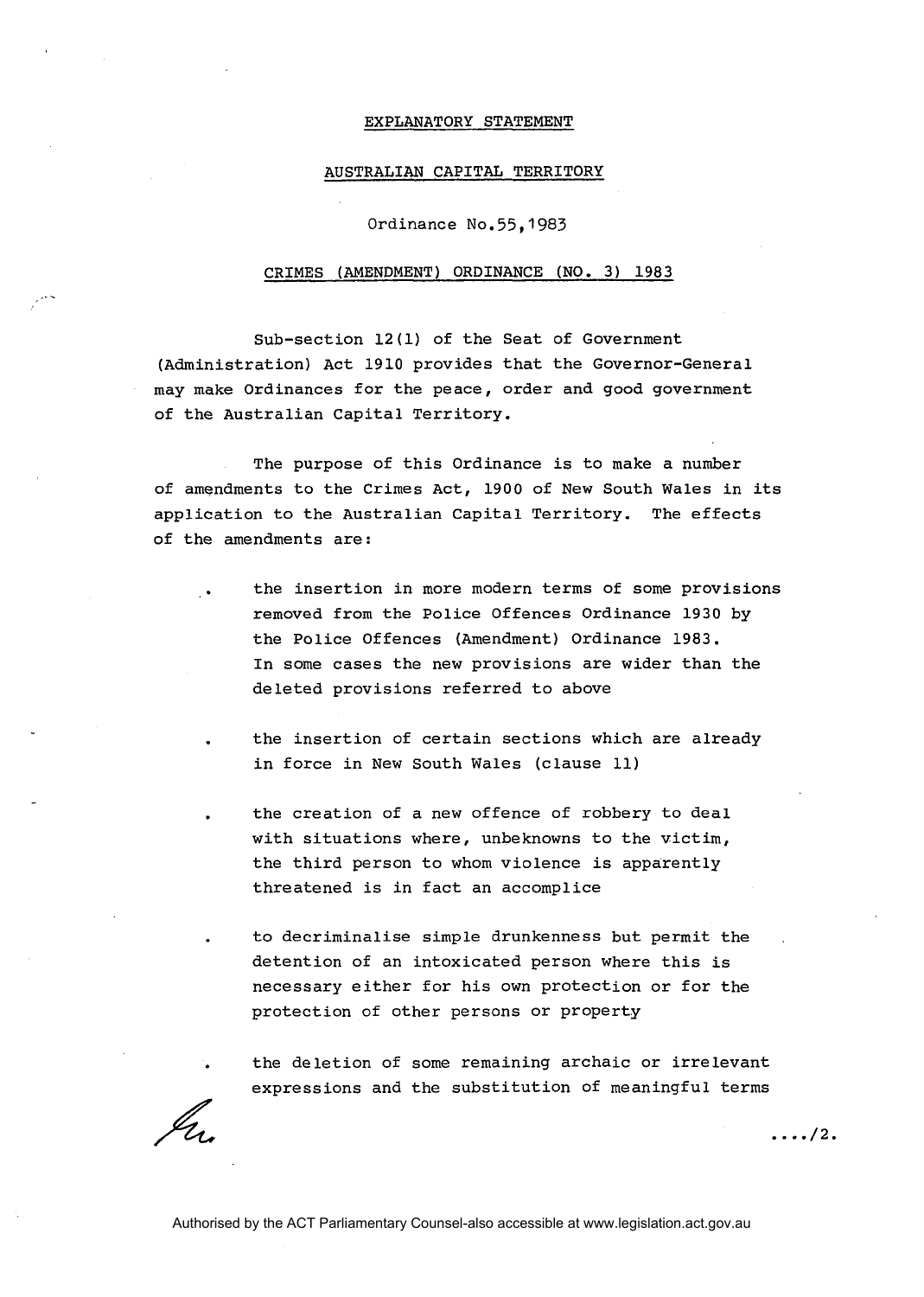Sections 1 and 2 are the Short Title and formal provisions.

Section **3** amends the definitions section by omitting the definitions of "Governor" and "Railway", extending the definition of "Cattle", to include poultry and domestic pets and by replacing in more modern terms the definitions of "grievous bodily harm" and "Loaded arms" previously contained in section **36.** Finally it inserts new definitions of "Offensive weapon" and "Weapon".

Section **4** amends section **34** so that the section refers to sections **33** and **35** instead of to the preceding and following section. This was overlooked when section **33A** and **33B** were inserted by the Crimes (Amendment) Ordinance **1983.** It is an alternative verdict provision.

Section 5 repeals section **36** consequent upon the amendments which are effected by section **3.** 

Section **6** replaces repealed sections **75** and **76** of the Police offences Ordinance. The sections empower a Court to require the delivery of stolen goods and to make orders as to the disposition of such goods.

Section 7 creates the of fence of robbery in situations where the victim is put in fear that a third person will be subjected to violence, the third person in fact being an accomplice. In R v. Varney and Collenso a judge of the Victorian Supreme Court held that this did not constitute robbery and convicted of larceny.

Section **8** amends section **96** of the principal Act which presently relates only to section 95 to also apply to the offence created by the previous section. The section provides a higher penalty in circumstances where any person is wounded immediate ly before, during or immediately after a robbery.

Section 9 deletes the definition of "infamous crime" in relation<br>to the offences created by sections 101-103 inclusive. Those to the offences created by sections 101-103 inclusive. . sections create offences of obtaining benefits as a result of threatening to accuse or accusing persons of certain crimes.

I n

 $\mathbf{I}$ 

Authorised by the ACT Parliamentary Counsel-also accessible at www.legislation.act.gov.au

 $\ldots/3$ .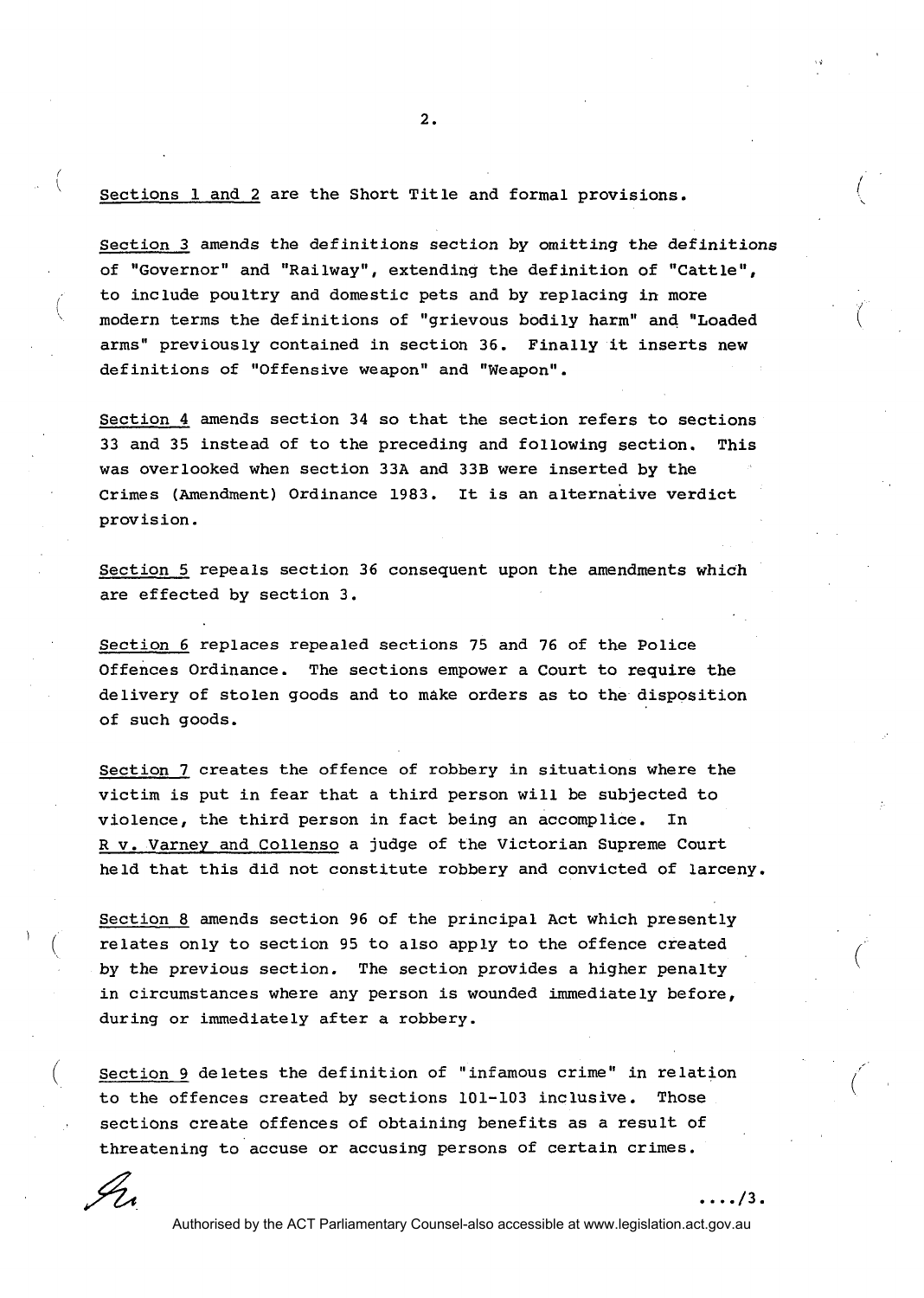The amendments effected by section 23 render the definition of infamous crime nugatory.

Section 10 amends section 114 of the Crimes Act, 1900. That section creates the offences of being found at night under certain circumstances with intent to commit an offence. The circumstances include being armed, being in possession of housebreaking implements, and entering or being in any building. The amendment deletes the term "at night" and inserts new sub-section (2) which provides that when convicted of an offence against sub-section (1), any weapon, instrument or housebreaking implement found on the person at the time of the commission of the offence is 'forfeited.

Section 11 inserts four new sections which are already law in New South Wales. The new sections and the offences to which they relate are:

> Section 178B - obtaining property by passing a cheque not paid on presentation Section 178C - obtaining money by deception Section 178D - obtaining money by false or misleading statements, and Section 178E - obtaining credit by fraud

Section 12 inserts sections 350 and 351 which respectively replace repealed sections 88 and 10 of the Police Offences Ordinance. Section 350 deals with the seizure and condemnation of forfeited goods. Section 351 decriminalises drunkenness but permits, for the protection of the intoxicated person, for the protection of other persons or property, the protective custody of an intoxicated person until he is sober or for a maximum period of 8 hours.

Section 13 inserts a new section creating the statutory offences of escape from lawful custody and the harbouring of such an escapee. The common law offence of breaking out and escaping from confinement is abolished by section 24.

 $\ldots$  /4.

Authorised by the ACT Parliamentary Counsel-also accessible at www.legislation.act.gov.au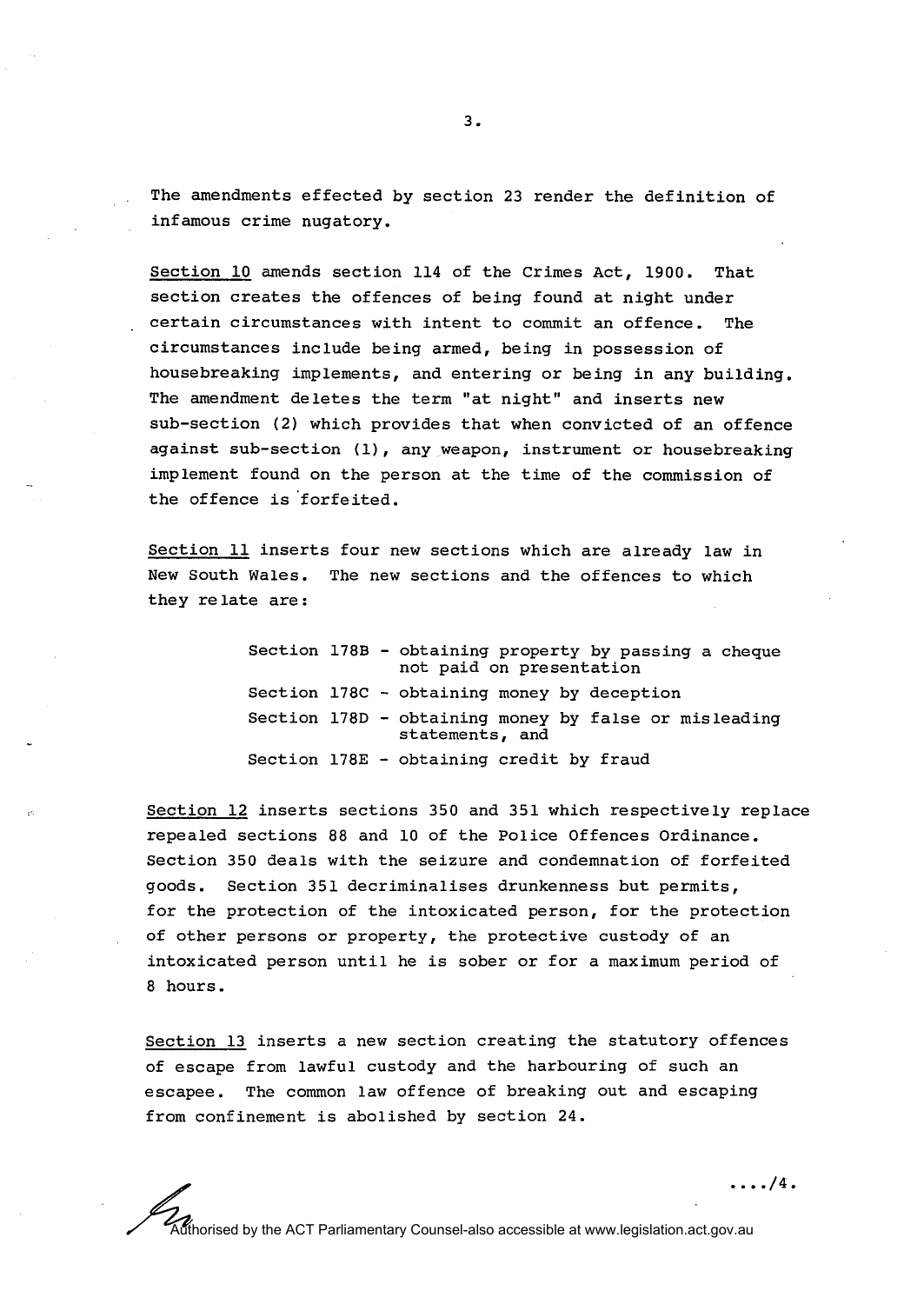Section 14 repeals section 421 which dealt with the forging of

British stamps and seals.

 $\mathscr{L}_\mathcal{L}$ 

combination is presently unavailable.

Section 15 enables a court, where it convicts a person of an offence the penalty for which is a fine or a period of imprisonment, to impose both in appropriate circumstances. It is primarily intended to avoid persons being incarcerated in circumstances where the court is of the view that a fine coupled

with a suspended sentence is a proper sentencing option. That

Section 16 deals with the disruption of public meetings and replaces repealed sections 45 and 46 of the Police Offences Ordinance. The new section 482 makes it an offence to behave in a manner that disrupts or is likely to disrupt a public meeting.

Section 17 repeals current section 501 and re-enacts it in modern terms. The section deals with the unlawful driving, using or marking of cattle. Paragraph (1) (e) re-enacts repealed section 8 of the Police Offences Ordinance and deals with the possession of stolen cattle.

Section 18 re-enacts repealed section 40B of the Police Offences Ordinance and makes it an offence to lay poison capable of ' endangering the lives of domestic animals.

Section 19 inserts new section 527A dealing with goods reasonably suspected of being stolen in the custody of a person. It is already law in New South Wales and replaces repealed section 29 of the Police Offences Ordinance.

Section 20 re-enacts, albeit in some instances in wider terms, various repealed provisions of the Police Offences Ordinance. It inserts new sections dealing with subject matter as follows:

> Section 545 - the enclosing of entrances to cellars, manholes and similat places

> > $\ldots/5$ .

Authorised by the ACT Parliamentary Counsel-also accessible at www.legislation.act.gov.au